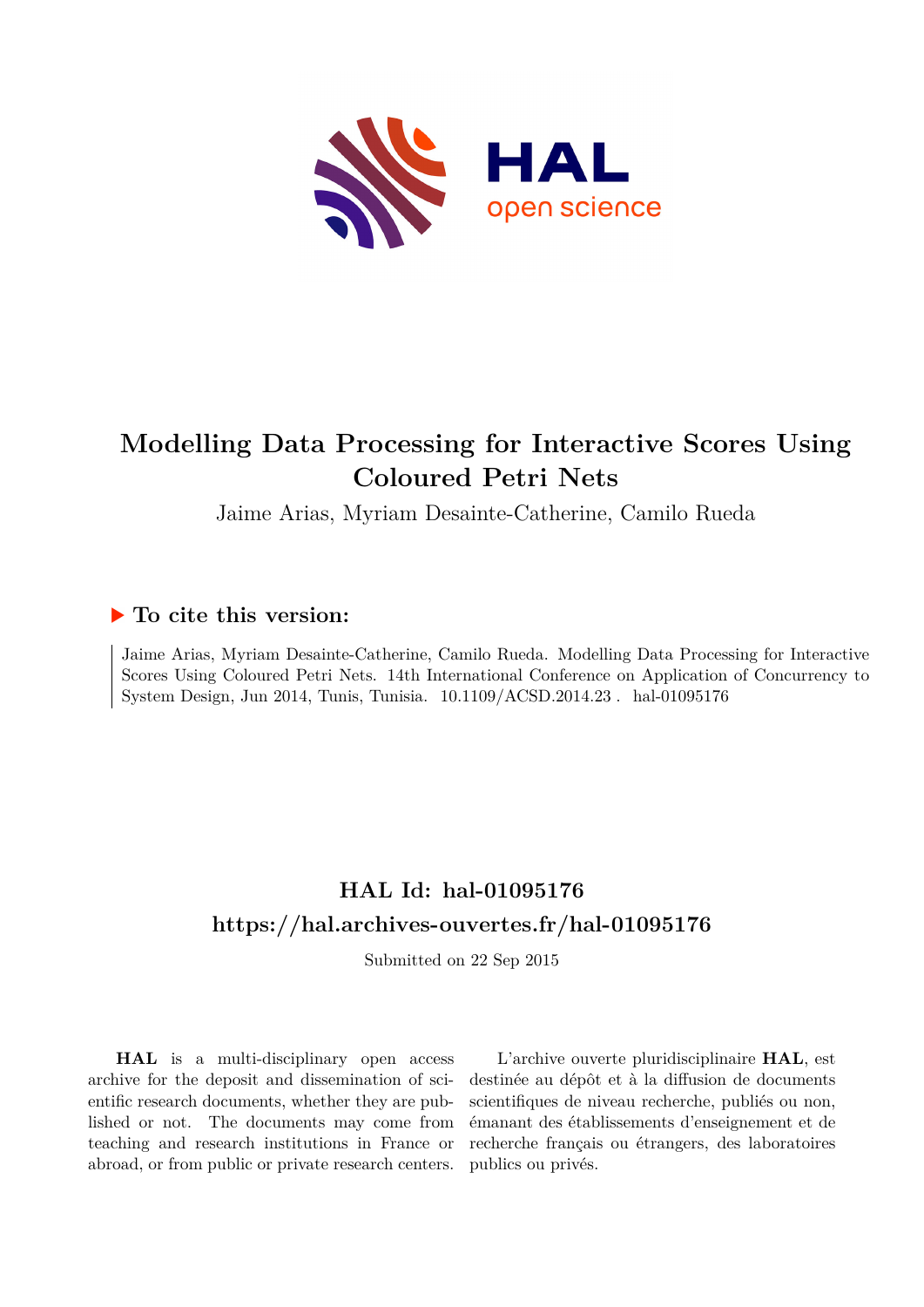# Modelling Data Processing for Interactive Scores Using Coloured Petri Nets

Jaime Arias, Myriam Desainte-Catherine Univ. Bordeaux, LaBRI, Bordeaux, F-33000, France CNRS, UMR 5800, Bordeaux, F-33000, France IPB, LaBRI, Bordeaux, F-33000, France Email: {jaime.arias, myriam}@labri.fr

*Abstract*—I-score is a system for the composition and execution of interactive multimedia scores. It uses Hierarchical Time Stream Petri Nets (HTSPN) to build an execution model of the scores. Nowadays, composers have increasingly needed to represent and manipulate complex data in their multimedia scenarios. However, HTSPN formalism does not allow to handle data. In this work, we propose a model to execute interactive multimedia scores based on Coloured Petri Nets (CPN). Our work extends the current execution model of i-score with the capability to handle complex data. Our approach consists in developing CPN modules for reading, appending and reversing audio files. We use CPN Tools for prototyping, simulating and verifying our model and discuss how to represent fundamental signal processing functions, conditionals or loops.

*Keywords*—*coloured petri nets; data processing; formal specification; interactive scores;*

#### I. INTRODUCTION

Nowadays, the design of interactive multimedia systems based on a written scenario is a challenge that requires to handle dynamic and static events as well as dynamic and static data. Interactive scores [1] propose a model to write and execute interactive scenarios comprised of several multimedia processes. This model provides a real-time control of the dynamic and static events, and also it preserves the temporal organization of the scenario during the writing and execution stage.

I-SCORE [2] is a software that allows to design and execute interactive and multimedia scenarios. The execution model is based on Hierarchical Time Stream Petri Nets (HTSPNs) [3]. Places and transitions of Petri nets model temporal aspects of the scenario (i.e., they define a partial order between static and dynamic events) defined during its composition.

This paper presents an extension of I-SCORE that aims to handle: (1) complex data, in particular, dynamic and static data streams; and (2) dynamic and static events. The extension adds the possibility of building stream processing structures by functional composition of processes through input/output data slots. Our main idea is to use Coloured Petri Nets (CPNs) [4] to model complex data and the dynamic aspect of the functional composition of processes. Multimedia streams are often cut into temporal frames to be carried from one process to another. Then, in our approach, we model frames as coloured tokens that are handled by processes.

Camilo Rueda Departamento de Electrónica y Ciencias de la Computación Pontificia Universidad Javeriana Cali, Colombia Email: crueda@javerianacali.edu.co

The extension we propose provides the notion of asynchronous functional composition. This corresponds to the case where the composed processes are not executed at the same time. Then, it requires to buffer the output data stream of processes in order to hold data until another process read them. In the context of interactive scores, the date in which the buffers will be read may not be known at composition nor execution time. Nevertheless, the duration of the buffers are all bounded by the duration of the scenario which is finite. Therefore, we are very interested in verifying properties of scenarios by using the verification methods of CPNs.

The rest of the paper is organized as follows. In Section II we briefly present the I-SCORE system and the Coloured Petri Nets formalism. In Section III we develop a model for executing interactive scores using Coloured Petri Nets. In Section IV, we extend our model for handling complex data. Finally, in Section V we present conclusions, and future work.

#### II. PRELIMINARIES

In this section we first briefly present the I-SCORE system. Then, we present the basic notions of Coloured Petri Nets (CPNs), and we also show a tool for editing, simulating and verifying CPNs models.

#### *A. I-score*

I-SCORE is a software for the composition and execution of interactive multimedia scores [1], [2]. It consists of two sides: authoring side and performance side. The authoring side allows the composer to design a scenario. On the other hand, the performance side executes the scenario in real-time with interactive capabilities.

*1) Authoring side:* In this side the composer designs a scenario as a collection of multimedia objects that are represented as boxes on a sheet in which the horizontal axis represents the time-line and the vertical axis has no meaning. The boxes are temporal structures with a start date, a duration and a multimedia process. In I-SCORE, the execution of the multimedia processes is carried out by external applications such as  $MAX/MSP<sup>1</sup>$  or PURE DATA<sup>2</sup>, and it uses multimedia protocols such as  $\text{OSC}^3$  to send values/parameters to them.

<sup>1</sup>http://cycling74.com/products/max/

<sup>2</sup>http://puredata.info

<sup>3</sup>http://opensoundcontrol.org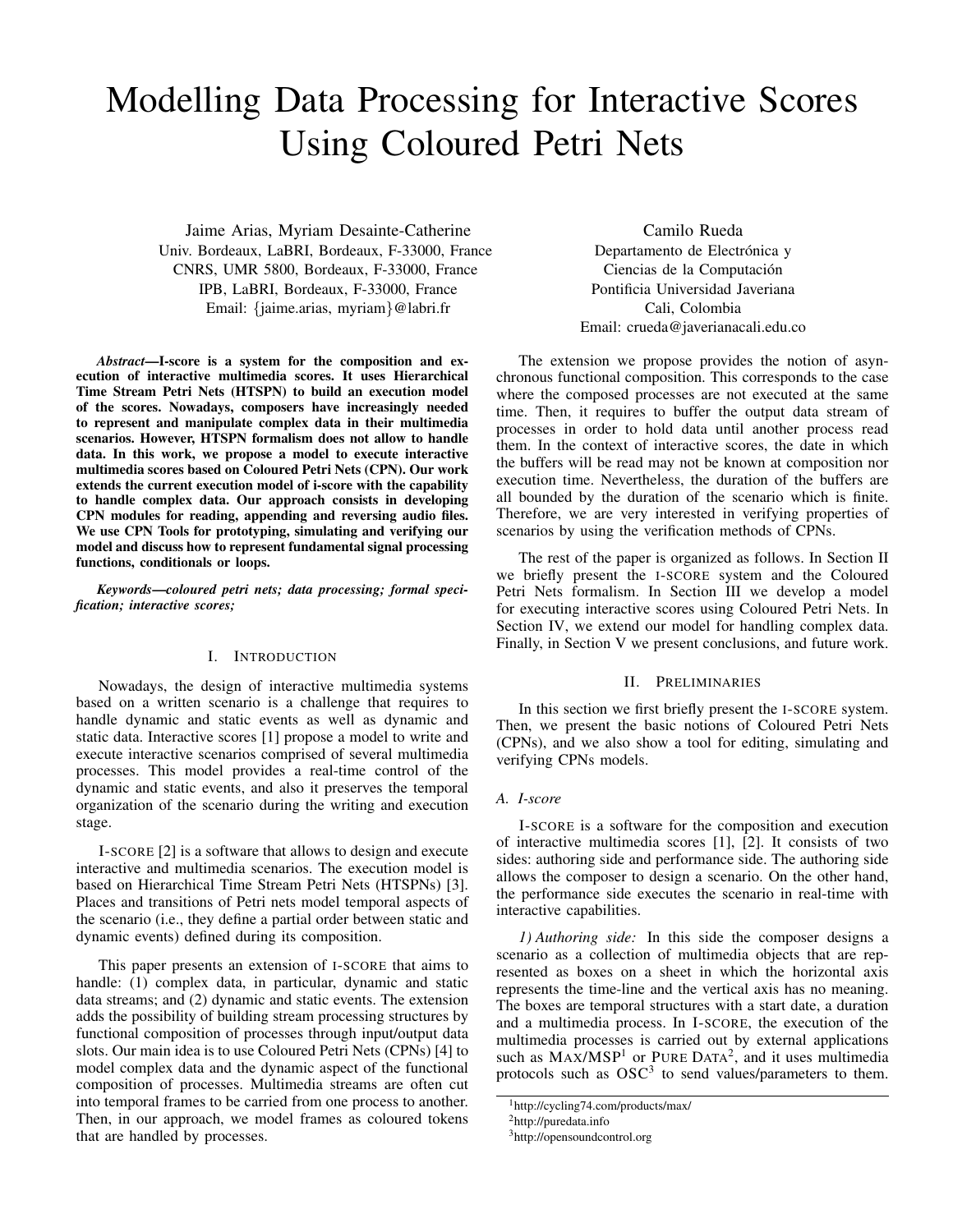The composer can use hierarchical boxes for grouping several boxes with their own temporal organization. Hierarchical boxes eases the design of large scenarios. In fact, the whole scenario is represented as a hierarchical box.

The composer partially defines the temporal organization of the scenario using Allen temporal relations [5] between the boxes. These represent temporal precedences between boxes, that are complemented with quantitative measures in the form of durations. It is possible thus to express that the start of some box must be separated from the end of some other by a given duration. I-SCORE allows composers to build interactive scores adding discrete interactive events which are triggered in execution time and modify either the start date or the duration of the boxes. It is important to note that temporal relations are preserved during the authoring and performance sides. For this reason, a scenario can be interpreted in a limited set of possibilities.

In Figure 1, we show an interactive scenario where: the box A has no interaction points, then it has a fixed start date and duration; the box C has an interaction point at the start, then the start date can be modified in execution time; the box D has an interaction point at the end, then the duration of the box can be modified in execution time; and the box B combines the two above behaviours. Note that the temporal relations preceding the boxes B and C are represented as dashed arrows, it means that the duration of the temporal relation is partially defined by a range of possible values. Otherwise, the duration of the interval is fixed and it is represented as solid arrows.



Fig. 1. Example of an interactive scenario.

*2) Performance side:* I-SCORE translates the scenario into a Hierarchical Time Stream Petri Net (HTSPN) [3] structure for its execution. The equivalent HTSPN structure allows to trigger interactive events, and also preserves the temporal organization during the execution of the score. The method for transforming a score into a HTSPN structure is described as follows [2].

- Turn into transitions each control point (i.e., the start and the end of the boxes).
- Merge the transitions that represent control points that are executed at the same time.
- Add a sequence arc/place/arc between two transitions that have a temporal relation. Add the duration of the relation on the arc.

The crossing condition of the transitions that represent control points with an interaction point is conditioned by receiving an external message. Moreover, the transition is fired automatically if the external event is not triggered between the interval of time specified by the composer.

Following the above steps, we translated the scenario shown in Figure 1 into its equivalent HTSPN structure (Figure 2). Here, the transitions with double stroke represent interaction points and the labels on the arcs define the duration of the relation. As mentioned above, the scenario is represented as a hierarchical box, then the relations  $r1$  and  $r2$  begin from the start of the scenario (i.e., transition  $S(S)$ ). Additionally, the end of the scenario (i.e., transition  $E(S)$ ) is defined by its duration (i.e., relation  $r9$ ), and the end of the boxes C and D.



Fig. 2. HTSPN structure of the scenario shown in Figure 1.

#### *B. Coloured Petri Nets*

Coloured Petri Nets (CPNs) [4] is a graphical language for modelling and verifying concurrent and distributed systems. It combines the well-defined Petri Net model with the power of the high-level programming language, Standard ML.

CPN models can be simulated, then it allows to explore the possible behaviours of the system. In addition, CPN supports hierarchical composition which allows to structure a model into a set of modules. This feature is very important to model large systems. Another advantage of CPNs is the capability to express the notion of time. Next, we present the definition of Coloured Petri Net [4].

*Definition 1:* A *timed non-hierarchical Coloured Petri Net* is a nine-tuple  $CPN_T = (P, T, A, \Sigma, V, C, G, E, I)$  where:

- 1) P is a finite set of *places*.
- T is a finite set of *transitions* such that  $P \cap T = \emptyset$ .
- 3)  $A \subseteq P \times T \cup T \times P$  is a set of directed *arcs*.
- 4) Σ is a finite set of non-empty *colour sets*. Each colour set is either untimed or timed.
- 5) V is a finite set of *typed variables* such that  $Type[v] \in \Sigma$  for all variables  $v \in V$ .
- 6)  $C: P \to \Sigma$  is a *colour set function* that assigns a colour set to each place. A place p is timed if  $C(p)$ is timed, otherwise  $p$  is untimed.
- 7)  $G: T \to EXPR_V$  is a *guard function* that assigns a guard to each transition t such that  $Type[G(t)] =$ Bool.
- 8)  $E: A \to EXPR_V$  is an *arc expression function* that assigns an arc expression to each arc a such that
	- $Type[E(a)] = C(p)_{MS}$  if p is untimed;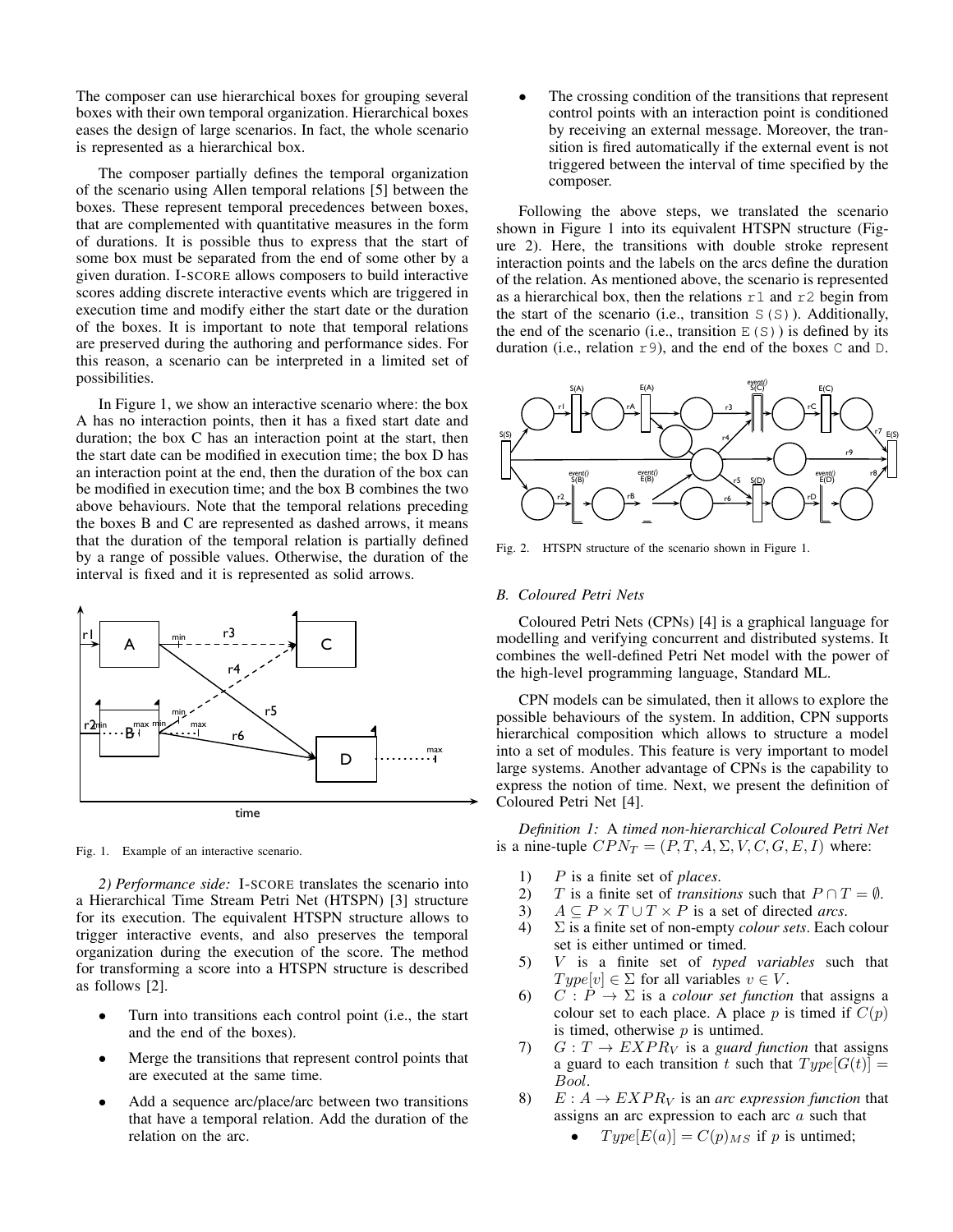$Type[E(a)] = C(p)_{TMS}$  if p if timed.

Here,  $p$  is the place connected to the arc  $a$ .

- 9)  $I: P \to EXPR_{\emptyset}$  is an *initialisation function* that assigns an initialisation expression to each place  $p$ such that
	- $Type[I(p)] = C(p)_{MS}$  if p is untimed;<br>•  $Type[I(p)] = C(p)_{TMS}$  if p is timed.
	- $Type[I(p)] = C(p)_{TMS}$  if p is timed.

The verification of CPN models is automatic and supported by the state space method. Roughly, this method computes all reachable states and state changes of the CPN model and represents them as a directed graph. In this graph, nodes represent states and arcs represent occurring events. From the state space, it is possible to verify some properties of the system such as absence of deadlock.

CPN TOOLS<sup>4</sup> is a tool for editing, simulating and analysing CPNs models. This tool supports untimed and timed hierarchical CPN models. Therefore, we can build large and modular models. The user works directly with the graphical representation of the CPN model and the simulation can be carried out step by step or selecting the number of steps that will be executed. Also, we can define stop criteria and breakpoints. CPN TOOLS can generate full state space to verify models, and it uses advanced methods to mitigate the state explosion problem. This tool also supports model checking. An interesting feature is the generation of sophisticated reports from the states of the net during the simulation. Additionally, CPN TOOLS includes a collection of libraries for various purposes. One example is COMMS/CPN [6] that allows TCP/IP communication between CPN models and external applications.

#### III. A MODEL FOR INTERACTIVE SCORES

In this section we present a model for executing interactive scores [7] using Coloured Petri Nets (CPNs) [4]. This model allows to execute any scenario built in I-SCORE<sup>5</sup>.

As we explained before, in I-SCORE composers design a scenario defining a partial temporal organization of multimedia elements, represented as boxes, by using temporal relations. Additionally, composers can add interaction points to modify either the start date or the duration of the boxes during the execution. The temporal relations must maintain during the editing and execution time. Moreover, I-SCORE allows to group boxes in a hierarchical box. This is very important for designing large scenarios.

In our approach we develop a CPN model for each structure that defines an interactive score (i.e, temporal relations, boxes and interaction points). This allows to build a modular and parametrizable model which can be reusable and extensible. In the following we present the implemented CPNs modules.

#### *A. Intervals*

We model all elements of a score as intervals. These are classified into two classes: *fixed intervals*, and *interactive intervals* (Figure 3). Fixed intervals are temporal relations with a fixed duration, whereas interactive intervals have a range of values that define a minimum and a maximum duration.

<sup>4</sup>http://cpntools.org

Additionally, interactive intervals have attached an interaction point that stops the interval if it is triggered between the duration of the interval. We shall model boxes and interaction points from these two intervals.



Fig. 3. Fixed and interactive intervals.

*1) Fixed interval:* A fixed interval consists in applying a delay between two points. This delay can be implemented in CPN using the delay expression @+duration in the inscription of an output arc from a transition. As can be seen in Figure 4, if there is a token in the place start and a coloured token d in the place duration, they will be consumed by the transition and a token will be produced in the place end after d time units.





*2) Interactive interval:* An interactive interval applies a delay between two points whose duration is flexible (i.e., it has a minimum and a maximum duration). The interval finishes when either it reaches the maximum duration or the attached interaction point is triggered after the minimum duration. Therefore, we decompose an interactive interval into a module for modelling the flexible duration and other for handling the interaction point.

We use two fixed intervals for modelling flexible intervals. The first interval waits for the minimum duration of the flexible interval, and the second waits for the remaining time of the maximum duration (Figure 5). Then, once the minimum interval finishes, the second fixed interval starts and waits for the remaining time. We handle an interaction point using a net that accepts an event if it is both triggered after the start of the module and before that a stop signal, otherwise it is ignored (Figure 6). The module finishes if there is an accepted event or a stop signal. We use the guards of transitions in order to ignore the events (i.e., consume the tokens) that were not triggered in the current time. An inhibitor arc removes the conflict generated when there is a stop signal and an event at the same time.

<sup>5</sup>http://i-score.org/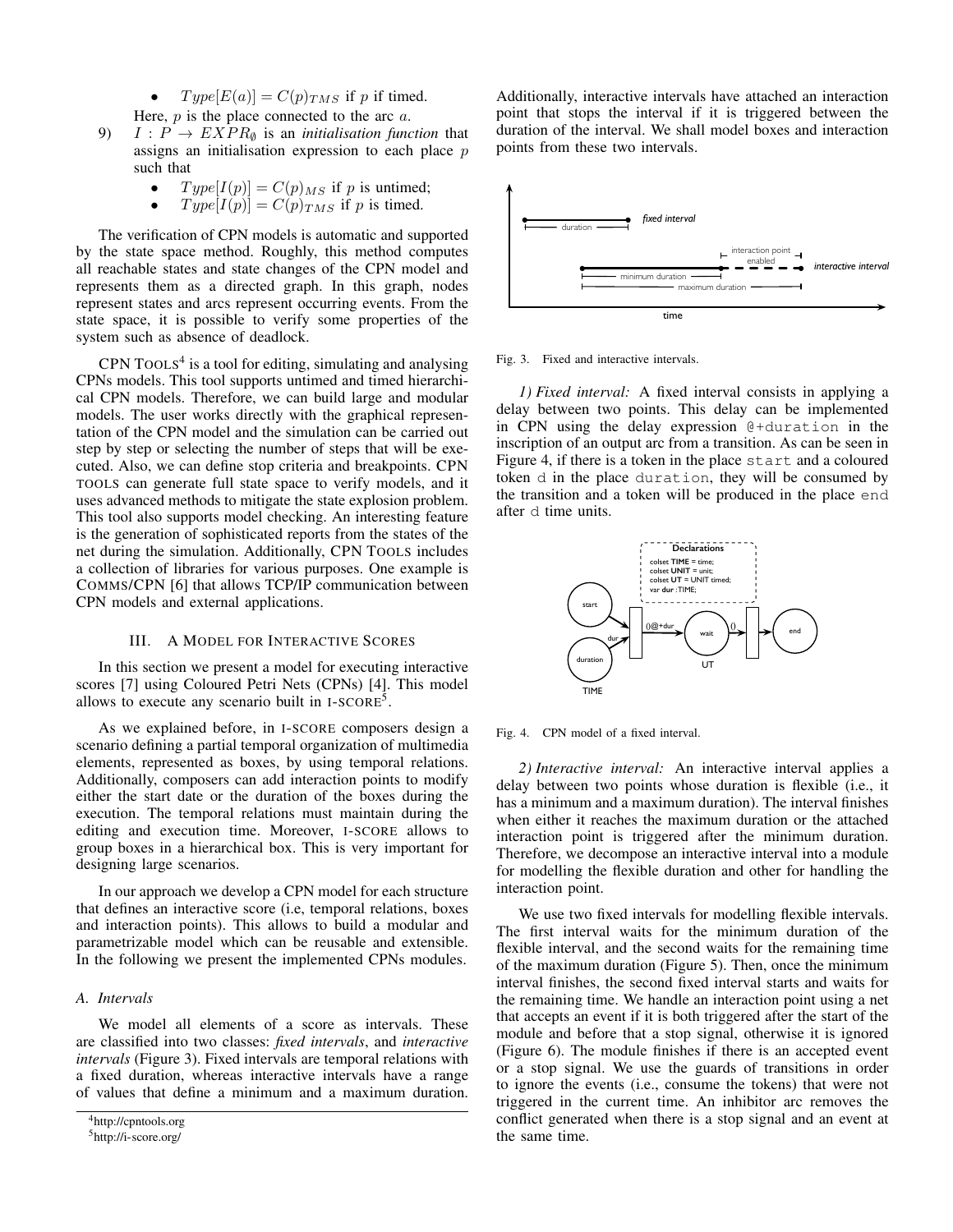

Fig. 5. CPN model of a flexible interval.



Fig. 6. CPN model for handling an interaction point.

Now, we use the above two modules to model interactive intervals (Figure 7). Therefore, we start the module for handling interaction points when the minimum duration is elapsed and we stop it when the flexible interval reaches the maximum duration. We limit the number of times that the module can be stopped (place "enable") if there are several intervals sharing the same interaction point. We shall discuss this in Subsection III-D.

#### *B. Boxes*

In I-SCORE, multimedia elements are temporal structures represented as boxes. A box has a duration and a start date which can be modified in the execution time by adding interaction points. The temporal properties of the scenario must be maintained during the edition and execution time. In our approach, we model boxes as fixed or interactive intervals with an attached process. Our models of the different cases of boxes are described below.

*1) Fixed box:* A fixed box is modelled as a fixed interval with a specific duration. In addition, the attached process starts



Fig. 7. CPN model of an interactive interval.

and finishes with the interval (Figure 8). We represent these events as transitions.



Fig. 8. CPN model of a fixed box.

*2) Interaction point at the start of the box:* An interaction point at the start of the box allows to anticipate or delay the start of the box during the execution. In I-SCORE, composers define an interval of time in which a specific event can be triggered. Then, the box will start if the event is triggered during the interval or the interval reaches its maximum duration. In our approach, we model this box adding an interactive interval at the start of a fixed box that controls the beginning of the box because it has attached an interaction point (Figure 9).



Fig. 9. CPN model of a box with an interaction point at the start.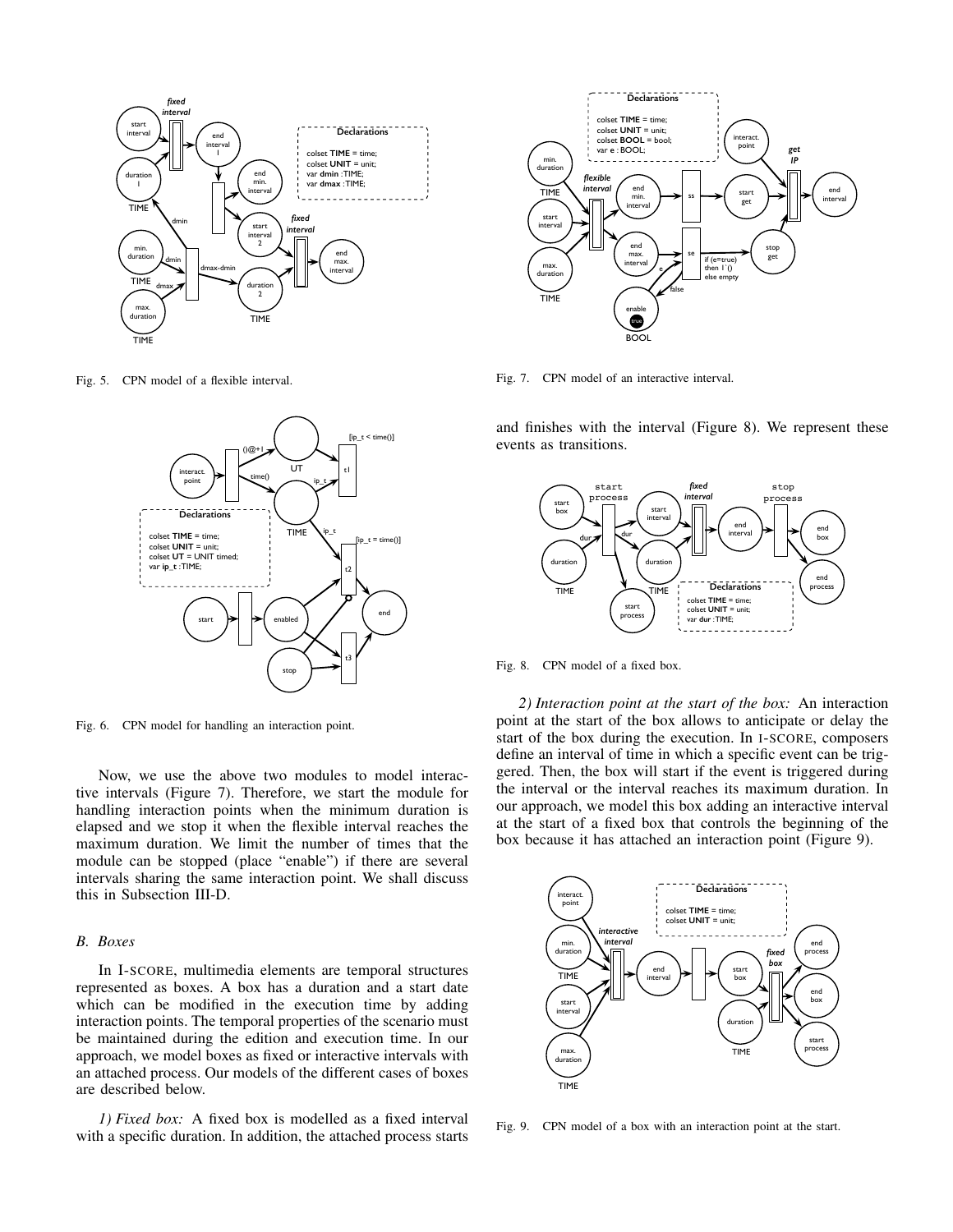*3) Interaction point at the end of the box:* The duration of a box can be modified during execution if it has an interaction point at the end. Composers define an interval of time in which a particular event can be triggered. Then, the box will finish if the event is triggered during the interval or the box reaches its maximum duration. We model this box replacing the fixed interval of the fixed box (see Figure 8) with an interactive interval (Figure 10). The interactive interval handles the interaction point of the box and constraints the duration of the box.



Fig. 10. CPN model of a box with an interaction point at the end.

*4) Interaction point at the start and at the end of the box:* In I-SCORE, composers can combine the two above behaviours. We take advantage of the modularity of our approach for modelling this box. Then, we only need to add an interactive interval before the start of a box with an interaction point at the end (Figure 11).



Fig. 11. CPN model of a box with an interaction point at the start and at the end.

#### *C. Hierarchy*

Hierarchy is very important for building complex scenarios. I-SCORE supports this feature allowing to group boxes in a hierarchical box. Indeed, the scenario is represented as a hierarchical box which contains all boxes, hierarchical boxes, temporal relations and interaction points. In our approach, a hierarchical box consists of two transitions for synchronizing the start and the end of its children. Furthermore, its duration depends on the temporal organization of the sub-scenario. We illustrate our idea in Figure 12.

Note that relations AB and AD start from the transition that represents the start of the hierarchical box. Then, these



Fig. 12. Example of a hierarchical box with two children.

relations will start at the same time that box A. Moreover, observe that there is an arc between the end of the relations BA and DA, and the transition that represents the end of the hierarchical box. Therefore, the hierarchical box A will end when all the above relations finish.

In this paper, we only consider interaction points at the start of hierarchical boxes in order to simplify the presentation of the model. Interaction points at the end involve executing complex mechanisms to stop recursively the children of boxes.

#### *D. Synchronization*

Temporal relations define the beginning of boxes. Therefore, a box starts when all its preceding relations are satisfied. In I-SCORE, all relations preceding a box are flexible if the box has an interaction point at the start. Otherwise, they are fixed. In the following we introduce a merging operation to reduce several relations of the same type into an equivalent interval. The above allows to create a generic mechanism for maintaining the temporal relations in our model.

*1) Merging fixed intervals:* The fixed relations preceding a box must be fulfilled. Then, the box will start when all fixed intervals finish. We illustrate the above behaviour in Figure 13 that is the time-line of an execution of the scenario shown in Figure 1. In this scenario, the box D has two preceding relations with fixed durations. Therefore, as can be seen in Figure 13, this box starts when the last interval finishes (i.e., interval  $r6$  at 16 seconds).

In our model, we merge several fixed intervals synchronizing their ends with the start of a box by using a transition (Figure 14). Then, the box will start when all its preceding relations have finished.

*2) Merging interactive intervals:* Temporal relations preceding a box with an interaction point are flexible (i.e., they have a minimum and a maximum duration). In that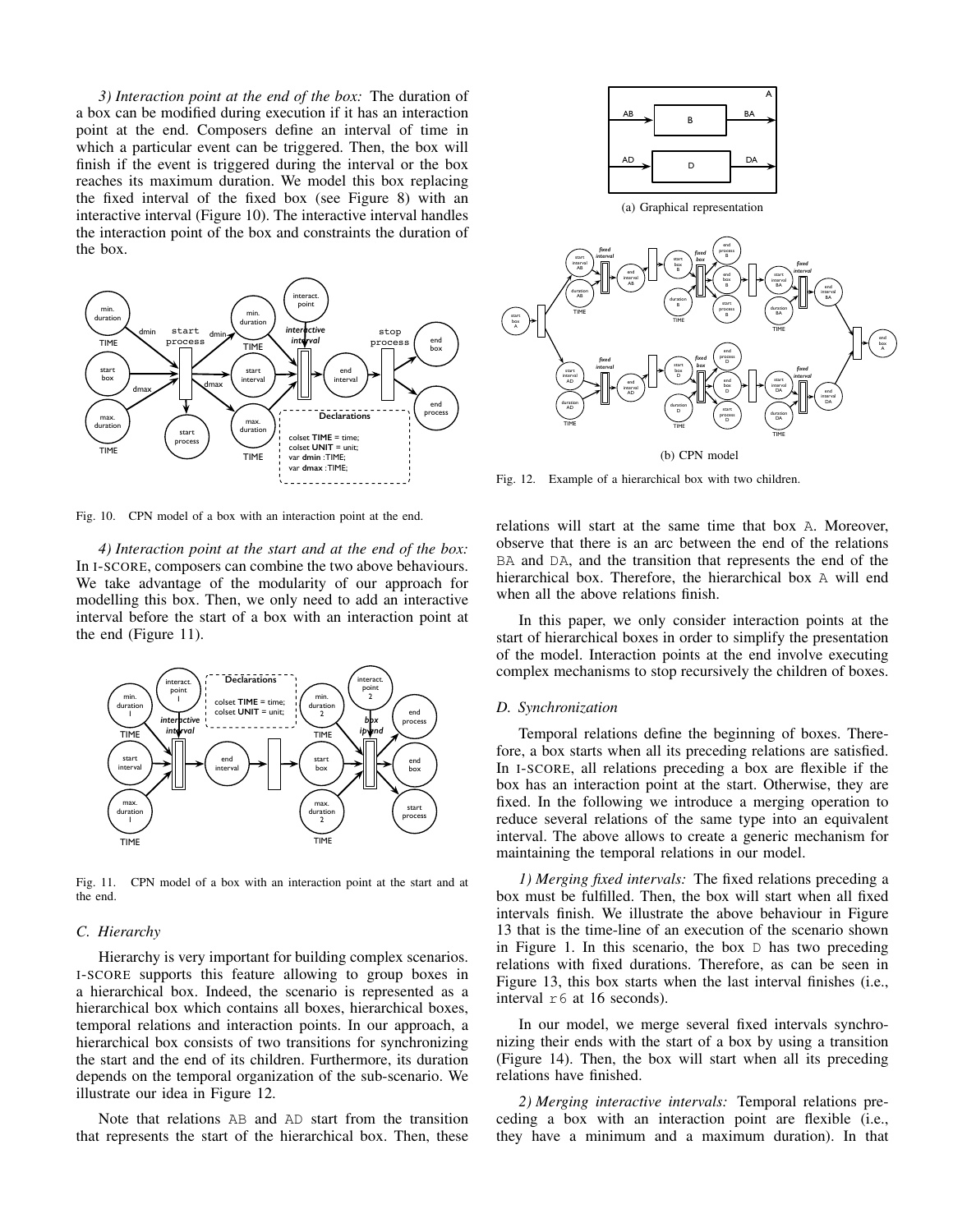

Fig. 13. Time-line of an execution of the scenario shown in Figure 1.



Fig. 14. CPN model for synchronizing fixed intervals.

case, the box will start when one of its preceding relations reaches its maximum duration or the event attached to the box is triggered after all relations have reached their minimum duration (Figure 15).



Fig. 15. Merging two interactive intervals.

We illustrate the above behaviour in Figure 16 that shows an execution of the scenario in Figure 1. In this scenario, box C has two preceding relations with flexible durations. Therefore, the box may start during the flexible interval generated by merging the relations  $r3$  and  $r4$ . As can be seen in Figure 16, the box C started at 9 seconds because an event was triggered during the interval merge  $(r3, r4)$ . This interval represents the merging of the preceding intervals of the box, and it is defined by the minimum duration of the interval  $r4$  and the maximum duration of the interval  $r3$ .

In our approach, we use interactive intervals to model temporal relations preceding a box with an interaction point. In order to merge several interactive intervals (Figure 17), we first split them into their two modules: flexible interval and interaction point (see Section III-A2). Then, we use a transition to synchronize the end of the minimum durations of all flexible intervals with the start of a module for handling the interaction point. Additionally, we connect the end of their maximum durations with the stop of the interaction point. As can be



Fig. 16. Time-line of an execution of the scenario shown in Figure 2 with triggered interaction points. The symbol  $\odot$  represents a triggered event.

seen in Figure 17, we limit the number of times the interval can be stopped by using the place enable and the transition se.



Fig. 17. CPN model for synchronizing interactive intervals.

Hence, the box will start when an interval reaches its maximum duration or the event attached to the box is triggered after all its preceding relations have reached their minimum durations.

#### IV. AN EXTENSION FOR HANDLING COMPLEX DATA

In this section, we present an extension of the model described in Section III for handling complex data. We take advantage of the coloured tokens of CPNs to represent audio streams. In our approach, an audio stream consists of a set of tokens whose colour is a tuple  $(i, d)$  where i is the index of the audio frame and  $d$  is its corresponding value. Additionally, the duration between each audio frame is preserved.

In the following we describe CPN modules for basic processing of audio files. First, we present a CPN model for reading audio files. Then, we show we can append and reverse files reusing the previous modules. Finally, we show the implementation and simulation of a scenario in CPN TOOLS.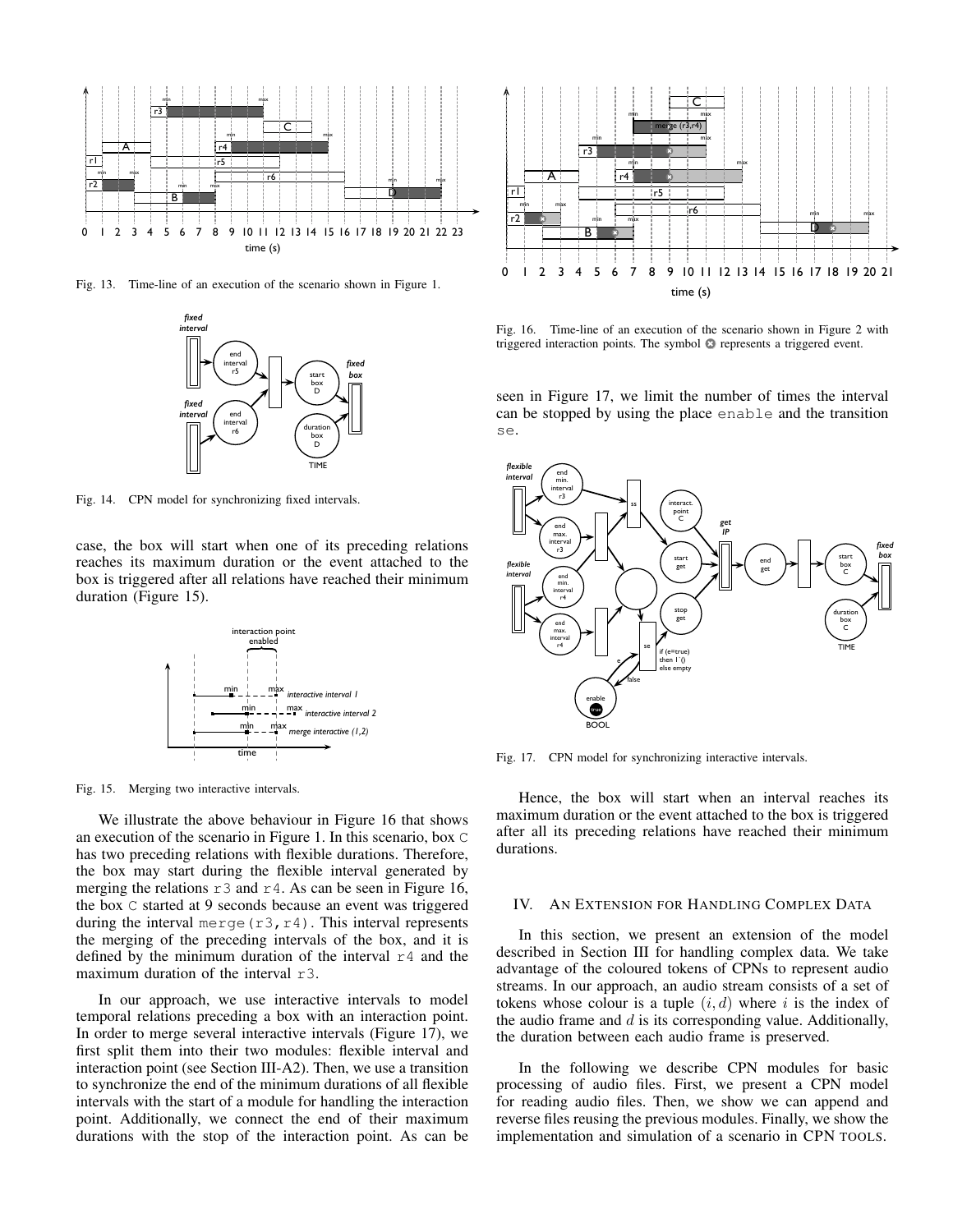#### *A. Reading Audio Files*

In our approach, reading audio files consists in acquiring audio frames from a file with a determined frequency (i.e., duration between frames). We show the model of the above behaviour in Figure 18. Here, the transition READ gets an audio frame (i.e., a coloured token) from the file each time the interval of time finishes. The transition will continue to read the frames until it reaches the end of the file (i.e., the maximum number of frames in the file) or there is a stop signal.

Observe that the inhibitor arc allows to solve the conflict generated when a stop signal is present at the same instant that a frame can be read. In addition, the place limit restricts the module to read a new frame only if the previous one was completely processed (i.e., the token is in the place output), and the place stop\_enabled disables the stop transition when the module has finished.

The module has as output the read frames (place output) and the number of read frames (place frames\_read). Moreover, it also indicates if the module reached the end of the file (place EOF), and the instant when the interval of time between frames is elapsed (place next\_frame). The last feature is useful if we want to synchronize the output of two files.



Fig. 18. CPN model for reading a file.

#### *B. Appending Files*

We append two files concatenating their outputs. We took advantage of the modularity of our model to build this module using the above. As can be seen in Figure 19, the module reads the first file, and once it finishes, it synchronizes the start of the reading of the second file. That means that the first frame of the second file will be read when the duration between the frames of the first file is elapsed (i.e., there is a token in the place next\_frame).

Observe that the concatenated file is stored in the place output. We add an offset to the indices of the second file to correctly build the concatenated file (place index). Therefore, the outputs of the module are the appended file (place output) and the number of concatenated frames (place total\_frames\_read). The module will finish if both files are successfully read or there is a stop signal.



Fig. 19. CPN model for appending files

#### *C. Reversing Files*

In our approach, the module reverses the order of a file in one instant of time, and then reads the output. As can be seen in Figure 20, we make use of the module for reading files to read the file in one time (i.e., the duration between frames is zero) while the transition REV reverses the order of its indices. Once the order of the whole file is inverse (i.e., the index of the reversed file is zero), another module starts to read the inverse file with a specific frequency. Observe that this module has the same outputs than the module for reading files.



Fig. 20. CPN model for reversing a file.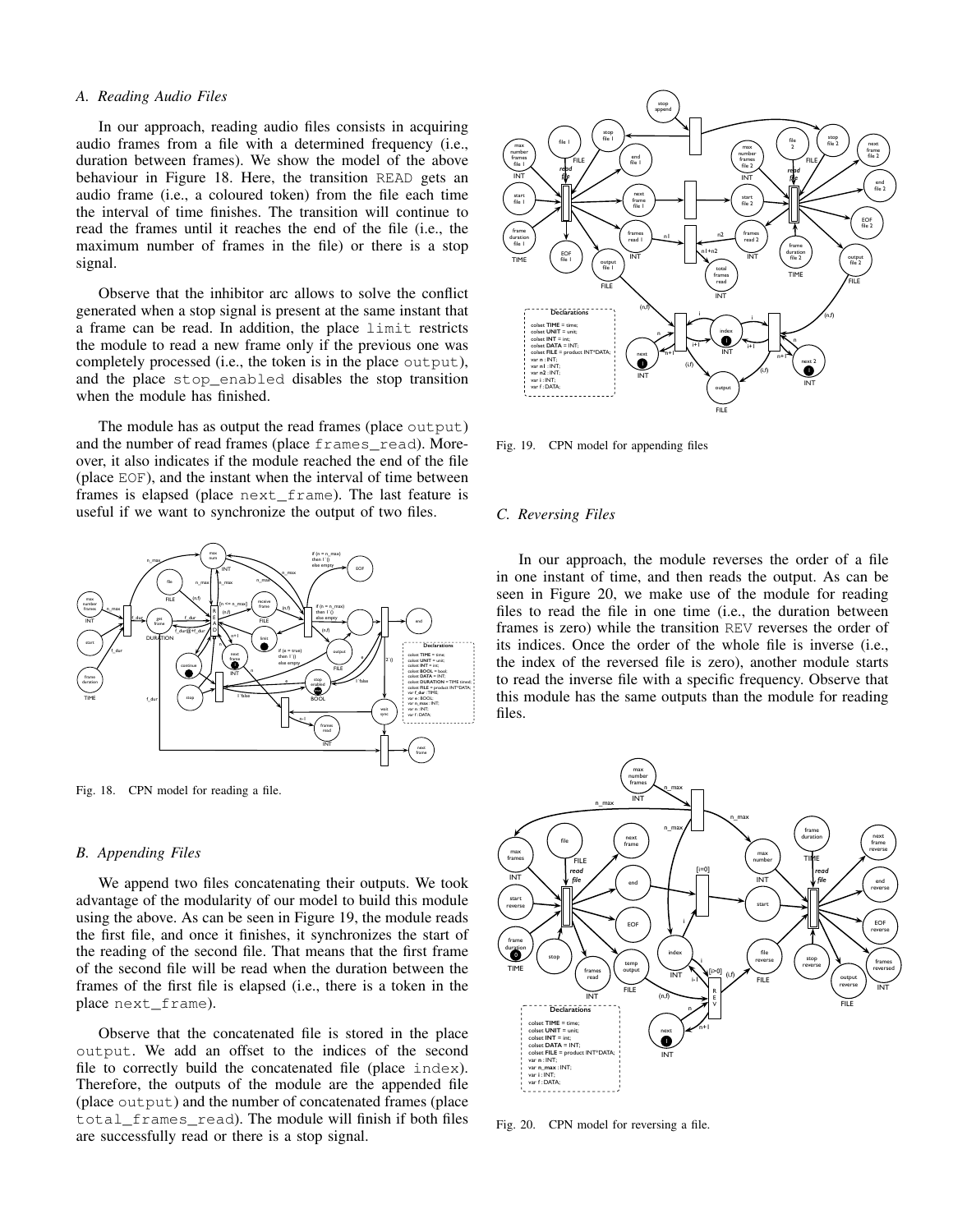#### *D. Simulation*

In the following we illustrate the use of the modules presented in this section by means of the scenario shown in Figure 21. Roughly speaking, the scenario first reads two files. Then, a box for reversing files receives, as input, the read frames of the second file to reverse them. Finally, a box for appending files receives, as input, the reversed file and the first file to concatenate them.



Fig. 21. Scenario with data processing.

As can be seen, the data processing modules are organized by using the elements described in Section III. For the sake of simplicity, we mixed boxes with processing modules in a single box. Additionally, we added to boxes inputs and outputs which are represented as points on each edge of the box. Intervals allow to communicate values between boxes and they are used as parameters of processes (e.g., number of frames, duration between frames). For example, the box for reversing files receives, as input, the output of the box for reading files through the interval  $r3$ .

Moreover, the duration of boxes can be constrained with the duration of their processes by adding an interaction point at the end of the box whose associated event is triggered when the process finishes. Observe that we use a different symbol in the box for appending files to represent the new interaction point.

Let us illustrate in Figure 22 a possible execution of the above scenario assuming the following configuration.

- The first file is composed of 4 frames, and each frame must be played every 3 milliseconds.
- The second file is composed of 5 frames, and each frame must be played every 3 milliseconds.
- Both files start to be read once the scenario begins.
- The reading of the first file must stop in 9 milliseconds. However, it can be stopped by the performer after 6 milliseconds.
- The reading of the second file must stop in 13 milliseconds.
- Once the reading of the second file finishes, the scenario must wait a millisecond, and then the read file is reversed. This box must stop in 13 milliseconds.
- 3 milliseconds after of having read the first file and 5 milliseconds after of having reversed the second file, both files are concatenated. This box must finish in 25 milliseconds or when its attached process finishes.

Note that, if the box for reading the first file is stopped at 7 milliseconds by triggering its interaction point, only 3 frames of the file are read. On the other hand, the second file is completely read and reversed. Additionally, when the process for appending files finished (at 53 milliseconds), it triggered the event for stopping the corresponding box. Therefore, at the end of execution, the concatenated file is composed of 8 frames; 3 frames from the first file and 5 frames from the second file.

We conclude this section with a report showing the simulation in CPN TOOLS of the above scenario. Here, we assume that each time unit of the simulator tool represents a millisecond. As can be seen in Figure 22, we use boxes and intervals to define the temporal organization of the scenario. Furthermore, each process is initialized with its inputs (e.g., the number of frames, the duration between frames), but during execution some parameters will be passed by other boxes through intervals (e.g., the file that will be reversed).

Now, we emphasize the main events generated in the report. At 7 milliseconds the box for reading the first file was stopped by the performer, then only 3 frames of the file were read. Observe that each frame was processed preserving the corresponding delay (i.e., 3 milliseconds). At 12 milliseconds the second files was completely read, but the box finished at 13 milliseconds. Note that the output of a process is buffered in order to be read later by another process. At 14 milliseconds, the second file started to reverse and finished at 26 milliseconds. At 32 milliseconds all preceding intervals of the box for appending files were satisfied and the box started to concatenated the first file and the reversed second file. Finally, the process finished at 53 milliseconds, then the box also was stopped at the same time. Notice that the output of the above process corresponds correctly to the transformations applied to files read at the beginning of the scenario.



Fig. 22. Time-line of an execution of the scenario shown in Figure 21. The symbol  $\bullet$  represents a triggered event.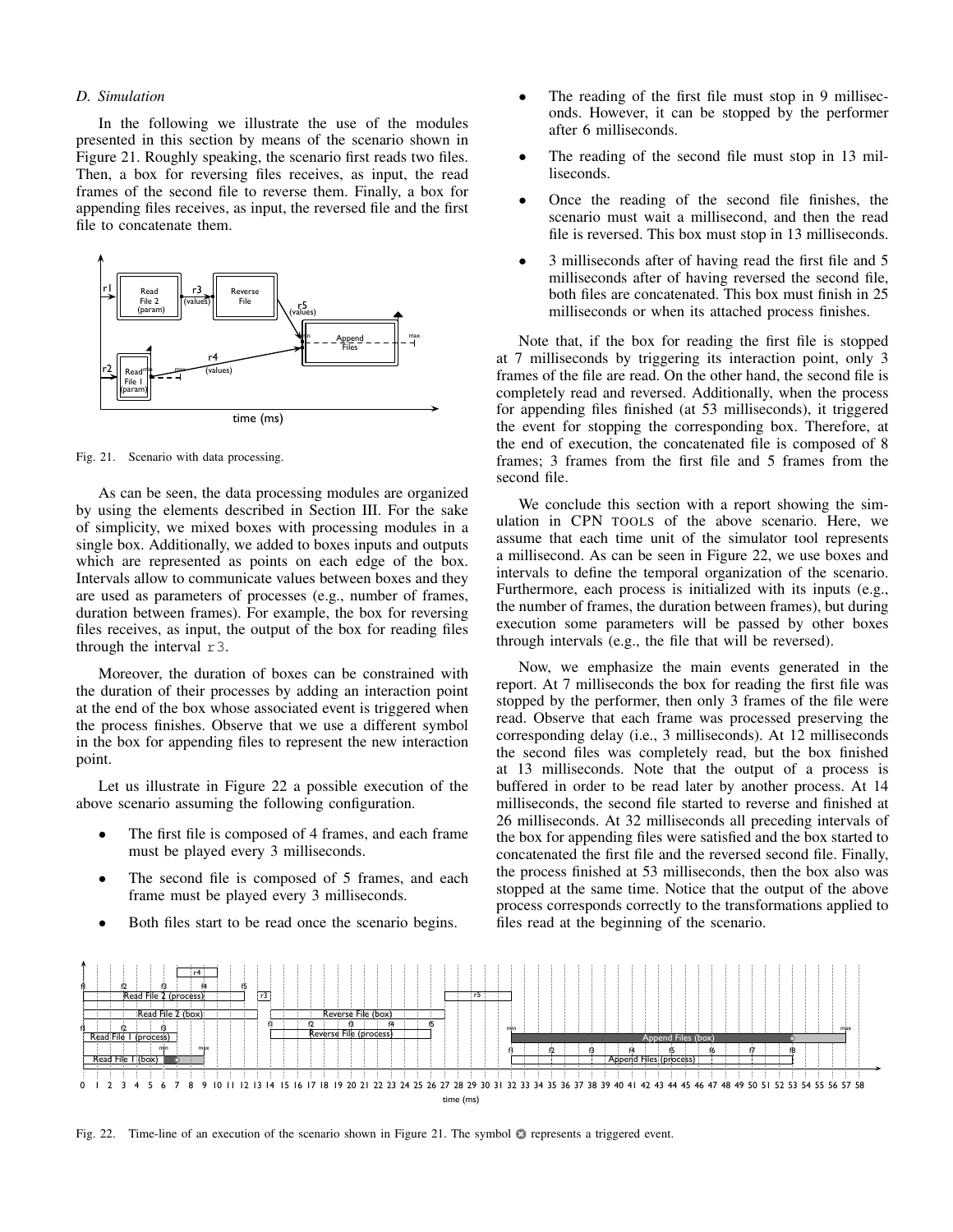Hence, comparing the simulation report in Figure 22 with the execution time-line in Figure 22, we observe that our model executed correctly the scenario and preserved the temporal organization of the score during execution. Moreover, it follows the execution model of I-SCORE and also allows to handle complex data such as audio streams.

#### V. CONCLUDING REMARKS

In this paper we presented a model to execute interactive scores [1] with the ability to handle complex data, in particular, data audio streams. We used Coloured Petri Nets [4] to model audio frames as coloured tokens that are handled by processes. These processes have inputs and outputs, and they can pass values between them through intervals. The above allows the functional composition of processes. We took advantage of this functional composition and the hierarchy support of CPNs to build a modular model. Thus, we extended the model of the I-SCORE software with modules for processing audio files such as reading, appending and reversing files.

We illustrated the notion of asynchronous functional composition of our model by simulating the scenario shown in Figure 21. Here, the outputs of the modules for reversing and appending files are buffered before the module for appending files starts. Also, we implemented a method for merging intervals which allows to translate any temporal property defined by the user into our model. We implemented our model in CPN TOOLS, and then we simulated a scenario that allows to observe that our approach models interactive scores and audio streams correctly.

Future Work. Interactive scores have a wide range of applications in all types of industries, for example, video games, live performance installations, and virtual museum visits [8]. The use of loops and conditionals are necessary for the proper design of scenarios for these kind of applications. However, the model of I-SCORE does not support them. We plan to take advantage of the capability of our model for handling complex data and the power of the CPN formalism to model these features. In a first approach, we could represent conditionals like the switch statement of the C programming language where: each case could be the guard of a set of transitions that have associated a sub-scenario; and a coloured token that carries the value that will be compared. Therefore, the transition whose guard is fulfilled with the value of the token will execute the corresponding sub-scenario. We could represent loops like a hierarchical box that executes its children until a specific condition is false. Note that, the implementation of loops requires conditionals.

Additionally, audio processing is very important in the applications listed above. Then, we plan to extend our model with new audio processing processes. For example, we could change the play speed of an audio by modifying the interval of time in which the module for reading files reads each frame. Also, we could amplify the audio volume by scaling the values of each read frame.

Finally, we plan to verify properties about scenarios like the maximum number of processes that can be executed at the same time in a specific machine, the maximum duration of the buffers, the maximum duration of the scenario, among others.

```
Example Scenario with Audio Processing
    ======================================
Parameters
Box <read file 1> duration:
  (min: 6 time units), (max: 9 time units).
Box <read file 2> duration: 13 time units.
Box <append file> duration:
 (min: 0 time units), (max: 25 time units).
Box <reverse file> duration: 13 time units.
Interval r4 duration: 3 time units.
Interval r3 duration: 1 time units.
Interval r5 duration: 5 time units.
Process <read file 1>: (max. n. frames: 4 frames),
  (frame duration: 3 time units),
  (data: [(1, 5), (2, 10), (3, 15), (4, 20)]).
Process <read file 2>: (max. n. frames: 5 frames),
  (frame duration: 3 time units),
  (data: [(1, 40), (2, 35), (3, 30), (4, 25), (5, 20)].
Process <reverse file>: (frame duration: 3 time units).
Process <append file>:
  (frame duration file 1: 3 time units),
  (frame duration file 2: 3 time units).
Simulation started ....
In time : 0 \rightarrow (scenario started),
  (box <read file 1> started), (box <read file 2> started),
  (process <read file 1> started),
  (process <read file 2> started),
  (file 1 frame read: (1,5)), (file 2 frame read: (1,40)).
In time : 3 \rightarrow (file 1 frame read: (2,10)),
 (file 2 frame read: (2,35)).
In time : 6 \rightarrow (file 2 frame read: (3,30)),
 (file 1 frame read: (3,15)).
In time : 7 \rightarrow (event "stop reading 1" triggered),
  (box \leread file 1> finished),
  (process <read file 1> stopped), (interval r4 started).
       buffer 1 : (1,5), (2,10), (3,15).
        number of frames read (file 1) : 3.
In time : 9 \rightarrow (file 2 frame read: (4.25)).
In time : 12 \rightarrow (file 2 frame read: (5, 20)), (file 2 EOF).
        buffer 2 : (1, 40), (2, 35), (3, 30), (4, 25), (5, 20).
        number of frames read (file 2) : 5.
In time : 13 \rightarrow (box <read file 2> finished).
 (process <read file 2> stopped), (interval r3 started).
In time : 14 \rightarrow (interval r3 finished),
  (box <reverse file> started),
  (process <reverse file> started),
  (file 2 frame reversed: (1,20)).
In time : 17 -> (file 2 frame reversed: (2, 25)).
In time : 20 \rightarrow (file 2 frame reversed: (3,30)).
In time : 23 \rightarrow (file 2 frame reversed: (4,35)).
In time : 26 \rightarrow (file 2 frame reversed: (5, 40)),
  (reversed file EOF).
        buffer 3: (1,20), (2,25), (3,30), (4,35), (5,40).
        number of frames reversed : 5.
In time : 27 -> (box <reverse file> finished),
(process <reverse file> stopped), (interval r5 started).
In time : 32 -> (intervals r4 and r5 synchronised),
  (box <append file> started),
  (process <append file> started), (frame append: (1,5)).
In time : 35 \rightarrow (frame append: (2,10)).
In time : 38 \rightarrow (frame append: (3,15)).
In time : 41 \rightarrow (frame append: (4, 20)).
In time : 44 \rightarrow (frame append: (5, 25)).
In time : 47 \rightarrow (frame append: (6,30)).
In time : 50 \rightarrow (frame append: (7, 35)).
In time : 53 -> (frame append: (8, 40)),
  (process <append file> finished), (append file EOF),
  (box <append file> finished), (scenario finished).
  buffer 4 : (1,5), (2,10), (3,15), (4,20), (5,25), (6,30),
       (7,35), (8,40).
  number of frames concatenated : 8.
Simulation stopped ....
```
Fig. 22. Simulation report of an execution of the score shown in Figure 21.

#### ACKNOWLEDGMENTS

We thank the anonymous reviewers for their detailed comments that helped us to improve this paper. This work has been